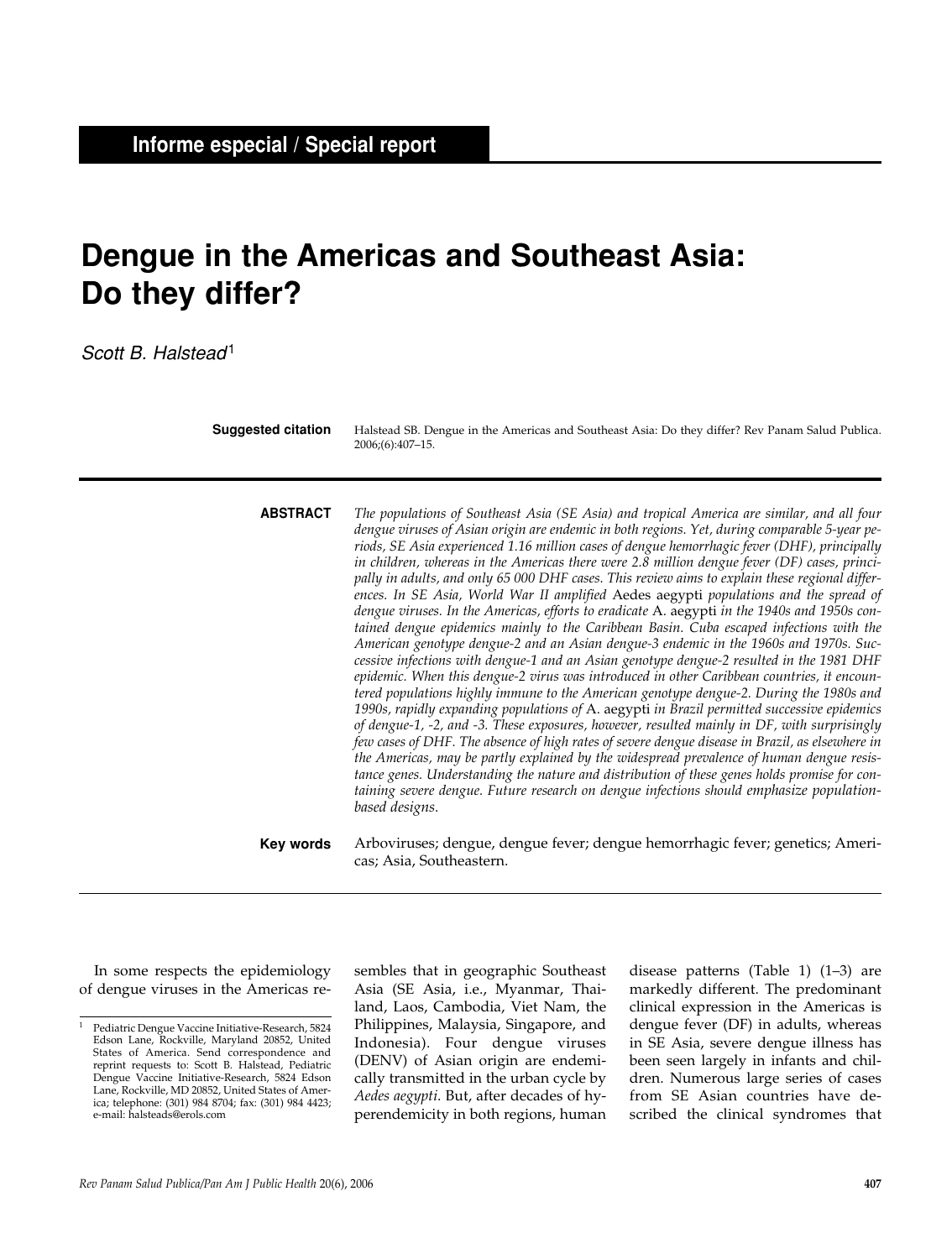**TABLE 1. Numbers of dengue cases in Southeast Asia and the tropical Americas reported to World Health Organization (WHO) regional offices during 5-year periods of high endemicity, 1996–2005a**

| Years     | Regions               | Population<br>$\times$ 1000 | Dengue<br>fever | Dengue<br>hemorrhagic<br>fever | Deaths | Case<br>fatality<br>rate |
|-----------|-----------------------|-----------------------------|-----------------|--------------------------------|--------|--------------------------|
| 2001-2005 | Americas <sup>b</sup> | 499 800                     | 2814691         | 65 235                         | 789    | $1.21\%$ <sup>c</sup>    |
| 1996-2000 | Southeast Asia        | 510 700                     |                 | 1 155 165 <sup>d</sup>         | 8558   | $0.74%$ <sup>e</sup>     |

a Cases from the Americas are from the Pan American Health Organization (1). Cases from Indonesia, Myanmar, and Thailand are from the WHO Southeast Asia Regional Office (2). Cases from the Philippines, Viet Nam, Cambodia, Laos, Malaysia, and Singapore are a personal communication from the Dr. Kevin Palmer, Communicable Diseases Officer, Western Pacific Regional Office, WHO, Manila, the Philippines. Population data for 2000 are from the World Fact Book (3).

<sup>b</sup> Excludes the United States of America and Canada.

<sup>c</sup> Case fatality rates were: Brazil, 5.6%; Venezuela, 0.2%; Colombia, 0.6%; Nicaragua, 0.6%.

<sup>d</sup> Dengue fever and dengue hemorrhagic fever are not reported separately. Data from largest countries are hospital-based. <sup>e</sup> Case fatality rates were: Cambodia, 3.1%; Indonesia, 2.4%; Myanmar, 1.6%; Philippines, 1.3%; Thailand, 0.28%; Viet Nam, 0.19%.

have been reported to the World Health Organization (WHO) for many years (4–7). Hospitalized cases and deaths attributed to dengue and reported to WHO regional offices have been published and updated since the 1980s (8–11). In populations of roughly equal size, dengue hemorrhagic fever (DHF) or dengue shock syndrome (DSS) attack rates are 18-fold greater in SE Asia than in the Americas. Yet, outbreaks of classical DHF/DSS have occurred in the Americas, most notably in Cuba, after the introduction of DENV-2 in 1981 following the widespread DENV-1 epidemic of 1977, which occurred in a largely susceptible population (12). By contrast, in Brazil, which accounts for as much as 80% of contemporary dengue cases in the Americas, the sequential introduction of DENV-1, -2, and -3 was accompanied not by DHF but, predominantly, by DF in adults (13, 14).

These contrasting profiles raise two important questions: Why is the epidemiology of dengue diseases in the Americas so heterogeneous, and why does the predominant clinical expression of the disease in the Americas differ from that in SE Asia? This paper seeks answers to these two questions by examining the specific history of dengue infections in the two regions, and in light of what is known about the

virus- and host-related mechanisms that control the severity and clinical expression of dengue infections.

#### **MATERIAL AND METHODS**

For more than 30 years, the author has systematically collected and published reports submitted to the WHO summarizing global hospitalizations and deaths due to dengue (8, 10, 11). As a member of the Faculty of 1000, director of a major dengue research program, referee for 15 high-impact scientific journals, and textbook author, he continuously reviews the dengue literature. This paper is not a comprehensive summary of dengue reports from two regions, but a perspective on current epidemiological research efforts that incorporates lessons learned from the author's research experience.

#### **HISTORY**

#### **The Americas**

During the 19th century, dengue outbreaks were common in port cities of the Caribbean, and in North, Central, and South America. The etiology of these outbreaks is unknown. The public health history of the 20th century is one of mounting pressure against *A. aegypti,* beginning with the campaigns in Cuba during the Spanish-American war, in Panama during construction of the Canal, in Brazil with the work of Oswaldo Cruz, and the key city strategy of the Rockefeller Foundation. These efforts culminated in the 1950s with eradication campaigns mounted by the Pan American Health Organization (PAHO) (15). Possibly as a result of these efforts, only a single dengue virus seems to have remained in circulation by the middle of the 20th century. This virus, American genotype DENV-2 (genotype V), was recovered in 1953 in Trinidad and Tobago from a patient with DF (16). Despite the absence of a DF outbreak at the time, DENV-2 neutralizing antibodies were highly prevalent in sera obtained from residents born before World War II (16, 17). DENV-2-neutralizing antibodies have also been found in this same age group in residents of Cuba and Panama (18, 19). This widespread prevalence of DENV-2 antibodies correlates with the large number of DF outbreaks reported to PAHO early in the 20th century (20).

In spring 1963, with the relaxation of intensive vector control, the Western Hemisphere experienced its first dengue importation, in Jamaica. This epidemic was caused by DENV-3 genotype V, a virus of Asian origin. By August 1963, cases were observed in Puerto Rico, and over the subsequent six months the disease spread throughout the Caribbean islands and to Venezuela (21). Both DENV-2 and -3 were transmitted in much of that area for at least the following 15 years. For example, there was a sharp outbreak of classical DF due to DENV-2 in Puerto Rico in 1969. Many cases were accompanied by a secondary-type dengue antibody response (20). There was endemic DENV-2 transmission in Puerto Rico from 1970 to 1977 (22), and the same virus produced large outbreaks of DF in Colombia in 1968–1969 and 1975–1976, and in Venezuela in 1969, all producing disease in adults (23, 24). In all these countries during this period, infections must have occurred in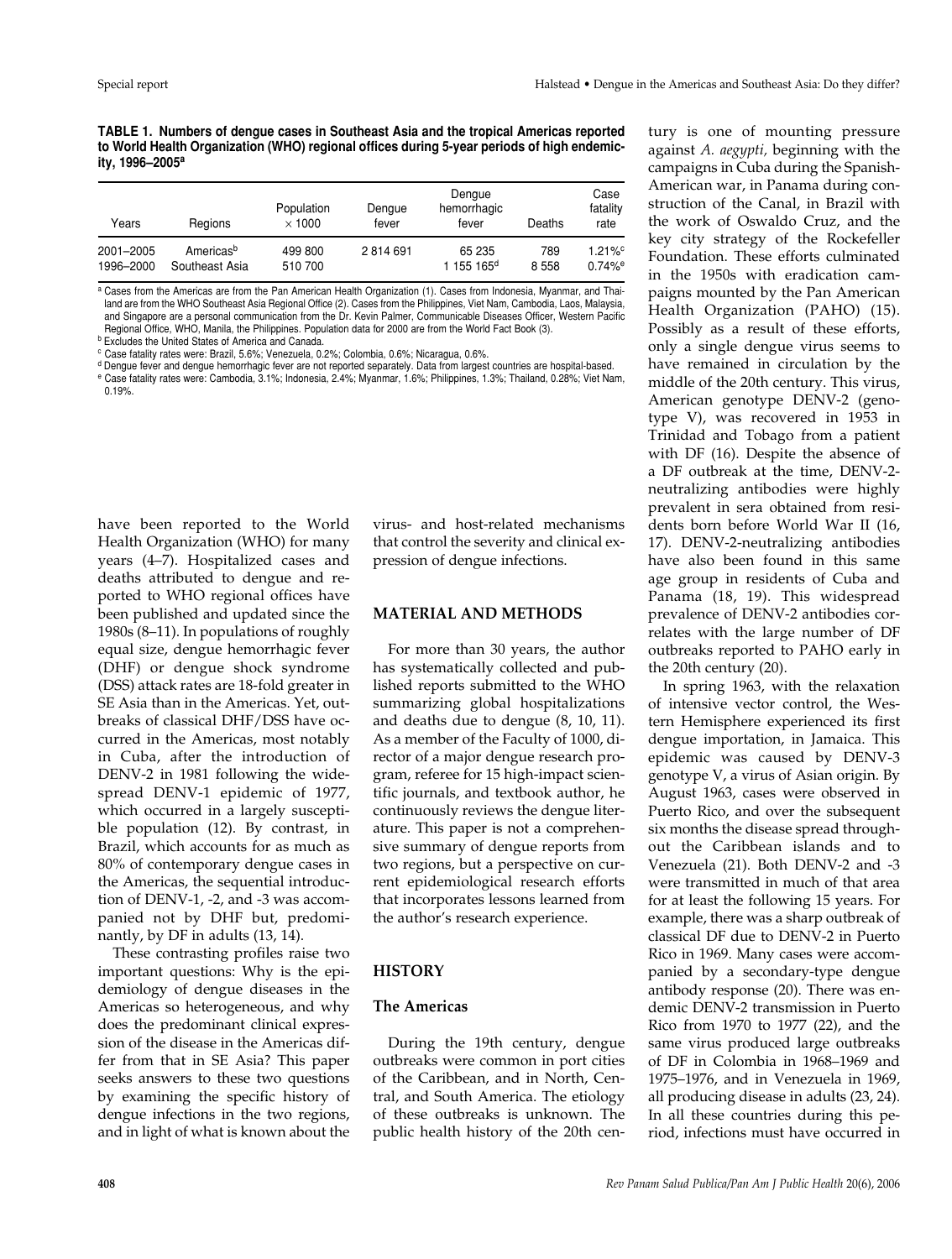the sequence of American genotype DENV-2 followed by DENV-3, and vice versa. These phenomena remained virtually unstudied.

In 1977, an Asian DENV-1 (genotype III) was introduced. It produced massive epidemics in Cuba, Jamaica, Puerto Rico, and Venezuela, and quickly spread throughout the Caribbean islands, Mexico, Texas, Central America, and northern South America (25). During the 1977 epidemic in Puerto Rico, in addition to DENV-1, many strains of DENV-2 and -3 were isolated. Secondary infections in the sequence DENV-2–DENV-1 or DENV-3–DENV-1 must have occurred in great number, but the only syndrome observed continued to be DF in adults. Although secondary infection with DENV-1 does cause DHF/DSS in SE Asia, the exact sequence that produces severe disease is not known (6).

In 1981, both DENV-4 genotype I and DENV-2 genotype III were introduced into the Caribbean. DENV-4 spread rapidly westward to other Caribbean islands, then to Mexico, Central America, and northern South America (Caribbean Basin) (26). DENV-2 was introduced into Cuba from SE Asia, possibly from Viet Nam, and from there to the Caribbean basin and throughout tropical America (22).

In Brazil, the decade of the 1970s witnessed the reinvasion of *A. aegypti*. This permitted the intrusion in 1981 of DENV-1 and DENV-4 into Roraima state, in the North (13, 14). By 1986, DENV-1 caused a sharp outbreak of DF in Rio de Janeiro, then spread towards the Northeast and Midwest regions, where it remains endemic (27). In 1990, DENV-2 genotype III was reported in Rio de Janeiro, from whence it spread across the country, becoming endemic in some areas (13, 28). In 2002, DENV-3 produced a major epidemic, initially in Rio de Janeiro and later throughout the country (1, 29). In Rio de Janeiro, 62 deaths and many cases of DHF were reported. However, the predominant clinical expression throughout Brazil was still DF in adults (13). Remarkably, DENV-4 has not yet penetrated most of Brazil.

In 1994, DENV-3 genotype III was first detected in Central America, from whence it spread to other areas in the Caribbean Basin and beyond (26). After dropping from sight for nearly 20 years, American genotype DENV-2 virus remerged in Iquitos, Peru, in 1995 (30). While not a dominant feature, DHF/DSS in children is a growing problem in several Central American and northern South American countries (31–34).

#### **Southeast Asia**

Multiple dengue viruses have been endemic in SE Asia for a long time. It is known, for example, that in the 1920s, types 1 and type 4 dengue viruses were given to human volunteers in the Philippines (35–37). In contrast to developments in the Americas, no specific large-scale campaign was waged against *A. aegypti*. However, mosquito populations were controlled in some areas of Asia during the colonial era (e.g., in cantonment areas of British India) through the adoption of effective antimosquito hygienic practices (38).

An ecological catastrophe—World War II—altered the epidemiology of dengue in SE Asia permanently. The war spread dengue viruses among combatants and civilians alike throughout Asia and the Pacific Basin. The destruction of cities, the need to house refugees, and the abandonment of the colonial system resulted in enormously increased populations of *A. aegypti*. Population growth in cities resulted in increased numbers of human hosts for dengue infection, with the outcome that all four dengue viruses became endemic (26). The onset of the modern pandemic of DHF/DSS was documented as early as 1950 in Bangkok, Thailand (39), but was first reported in print in the Philippines in 1954 (40). The authors of this first report were impressed by the severity of gastrointestinal hemorrhages and the resemblance of the disease to cases of a hemorrhagic fever among United Nations troops in the Korean War, and named this new disease "epidemic hemorrhagic fever." Soon the terms "Philippine" and "Thai hemorrhagic fever" were in use. By 1958, dengue viruses were established as the etiology of this severe disease (41).

In the 1960s in Thailand, the modal age of children with DHF admitted to the hospital was 5 years, and cases in adults were unknown (1). At that time, the average annual dengue infection rate was estimated at 15% per year, with 50% of children experiencing one or more dengue infections by age 5 years, while nearly all 20-year-olds had antibodies to all four dengue viruses (42–44).

More recently, strong economic growth in many countries coupled with improved housing standards and vector control programs have reduced *A. aegypti* populations, thus decreasing annual dengue infection rates (45, 46). During the same period the modal age at which children in Thailand are hospitalized with DHF/DSS has increased (Figure 1) (10, 47). Reduced annual dengue infection rates also resulted in adults who were susceptible to primary or secondary dengue infections, and the "emergence" of dengue disease in adults (11, 48).

#### **FACTORS INFLUENCING THE EXPRESSION OF DENGUE DISEASE**

One of the key mysteries of the biology of dengue viruses is why some humans are sickened by a dengue infection whereas others are not. An even more pressing question is why a few people develop severe, potentially fatal disease whereas most persons infected with dengue do not. Some of the more important observations on the factors correlated with dengue disease outcomes are described briefly below.

#### **The role of age during primary infection**

In children, initial infection with any dengue virus varies in expression from inapparent to mild disease,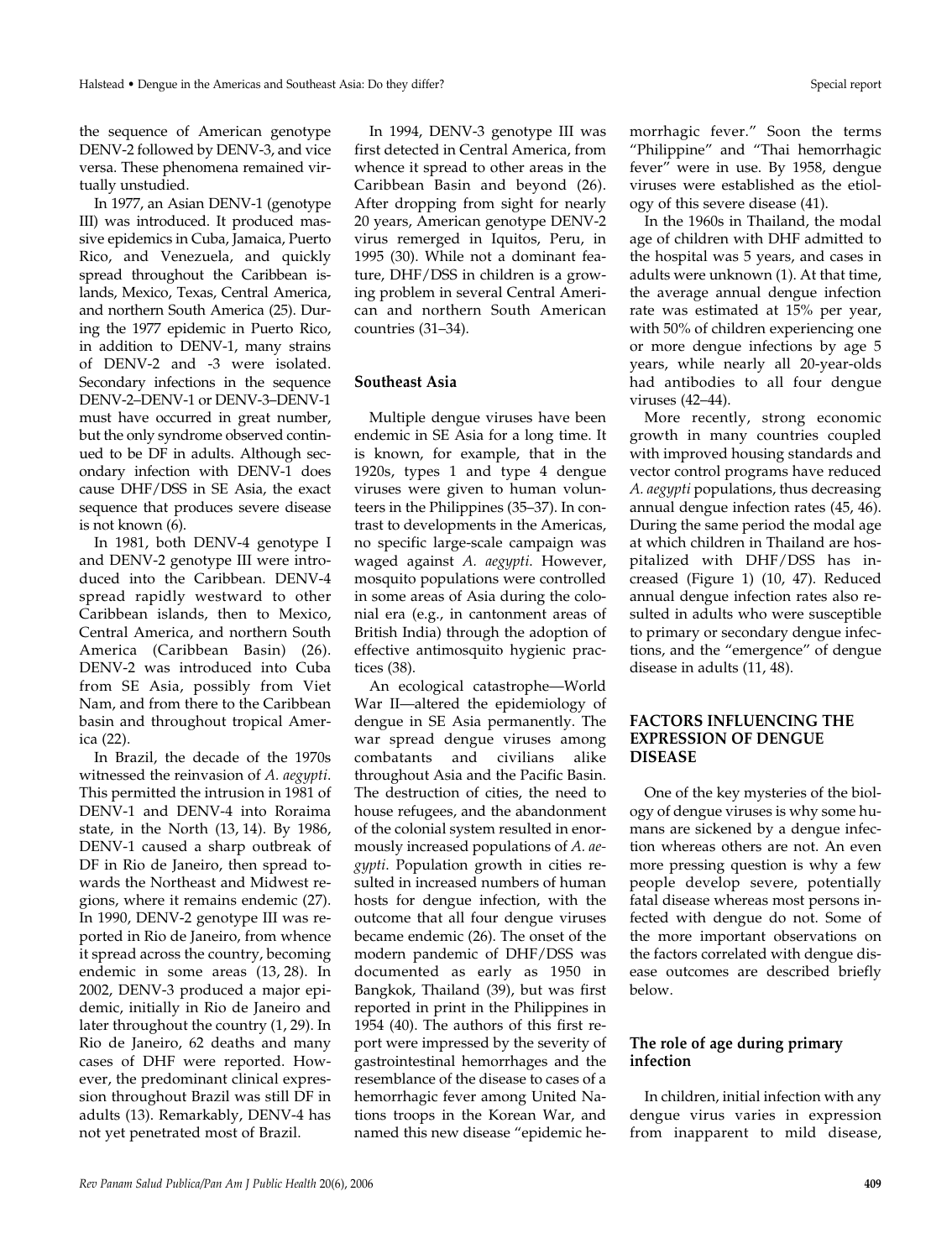**FIGURE 1. Distribution of age at hospitalization of patients admitted with serologically confirmed dengue hemorrhagic fever or dengue shock syndrome to the Queen Sirikit National Institute of Child Health, Bangkok, Thailand, for the periods 1973–79, 1980–89, and 1990–99a**



a Information supplied by Dr. Ananda Nisalak, Armed Forces Research Institute of the Medical Sciences, Bangkok, Thailand; personal communication, 2002.

whereas in adults the disease is often overt, and is most often classical DF. Clinic-based studies provide evidence that in SE Asia, primary DENV-2 or DENV-4 infections in children are usually silent (49, 50). However, the older the child, the more DF-like the dengue illness is (31). In experimental infections of susceptible adults, dengue types 1, 2, and 4 resulted in more than 80% overt DF cases (35, 36, 51). In a small series, DENV-3 consistently produced DF in susceptible volunteers (Dr. W Sun, Director, San Juan Laboratory, Centers for Disease Control, Puerto Rico; personal communication). There are good records of large DENV-1 DF outbreaks in susceptible Americans and Japanese during World War II in the Pacific, and more recently, in residents of Brazil, Cuba, Peru, and Hawaii (25, 30, 51–53). Some dengue strains do not consistently produce overt disease in adults. Infections caused by DENV-2 genotype III in susceptible Cuban children and adults were predominantly silent (54). After World War II, dengue infection rates steadily increased in SE Asia, resulting in solidly immune adults and scant records of DF outbreaks (44).

#### **The role of age during secondary infections**

In humans who have a second dengue infection, age is an intrinsic risk factor for vascular permeability. Documentation of age susceptibility was made possible in the 1981 Cuban DENV-2 outbreak, because children aged 3 years and older, as well as adults through the age of 40 years, were all equally exposed to DENV-1 followed by DENV-2 infection 4 years later (18). Among those infected both times, the youngest children were at the greatest risk of increased vascular permeability (55). It is important to emphasize that adults who experienced secondary DENV-2 infections developed a mix of mild and severe disease. In 1997, for example, 5 208 adults infected with DENV-1 followed by DENV-2 at an interval of 20 years developed 24 DF cases for each single case of DHF/DSS (5 003 cases of DF versus 205 cases of DHF/DSS) (54).

When two or more dengue viruses are endemic, the overall dengue infection rate determines the age at which individuals develop severe dengue disease. This phenomenon was explored in a mathematical model, which showed that the rate of second dengue infections correlates with the modal age at hospitalization for DHF/DSS. When infection rates are low, the modal age at which children are admitted to hospital is high, and vice versa (43). Recently, the modal age at hospital admission for DHF in Bangkok has increased (Figure 1). This increase is consistent with observations that community-wide dengue infection rates are decreasing (47, 56). In Thailand, overt DF cases and a few DHF/DSS cases have begun to appear in adults (6).

#### **Sequence of secondary infections**

Each of the four dengue viruses has been shown to cause DHF/DSS during a secondary dengue infection (3). In theory, a second dengue infection may occur in any of 12 possible sequences (1–2, 1–3, 1–4, etc.). Unfortunately, the precise sequence that causes severe illness is rarely known. Several population-based studies have demonstrated that between 2% and 4% of children who have a secondary dengue infection have severe illnesses requiring hospitalization (57). For each person hospitalized there are three to five additional children with milder illnesses (58). The only established pathogenic sequences are those observed in epidemics in isolated settings, or infections monitored longitudinally in a cohort population. Classical DHF/DSS has occurred with infections in the sequence DENV-1 followed by DENV-2 (18), DENV-3–DENV-2, or DENV-4– DENV-2 (59), and DENV-1–DENV-3 (60, 61). The introduction in 2001–2002 of DENV-3 genotype III in Havana, Cuba, resulted in dengue infections in the sequence DENV-1–DENV-3 or DENV-2–DENV-3. Infections caused by the sequence DENV-1–DENV-3 were accompanied by DHF/DSS cases, whereas DENV-2–DENV-3 infections produced DF in a few patients (61). Secondary infections with DENV-1 and -4 were accompanied by DHF/ DSS (6), but the specific initial infection is not known.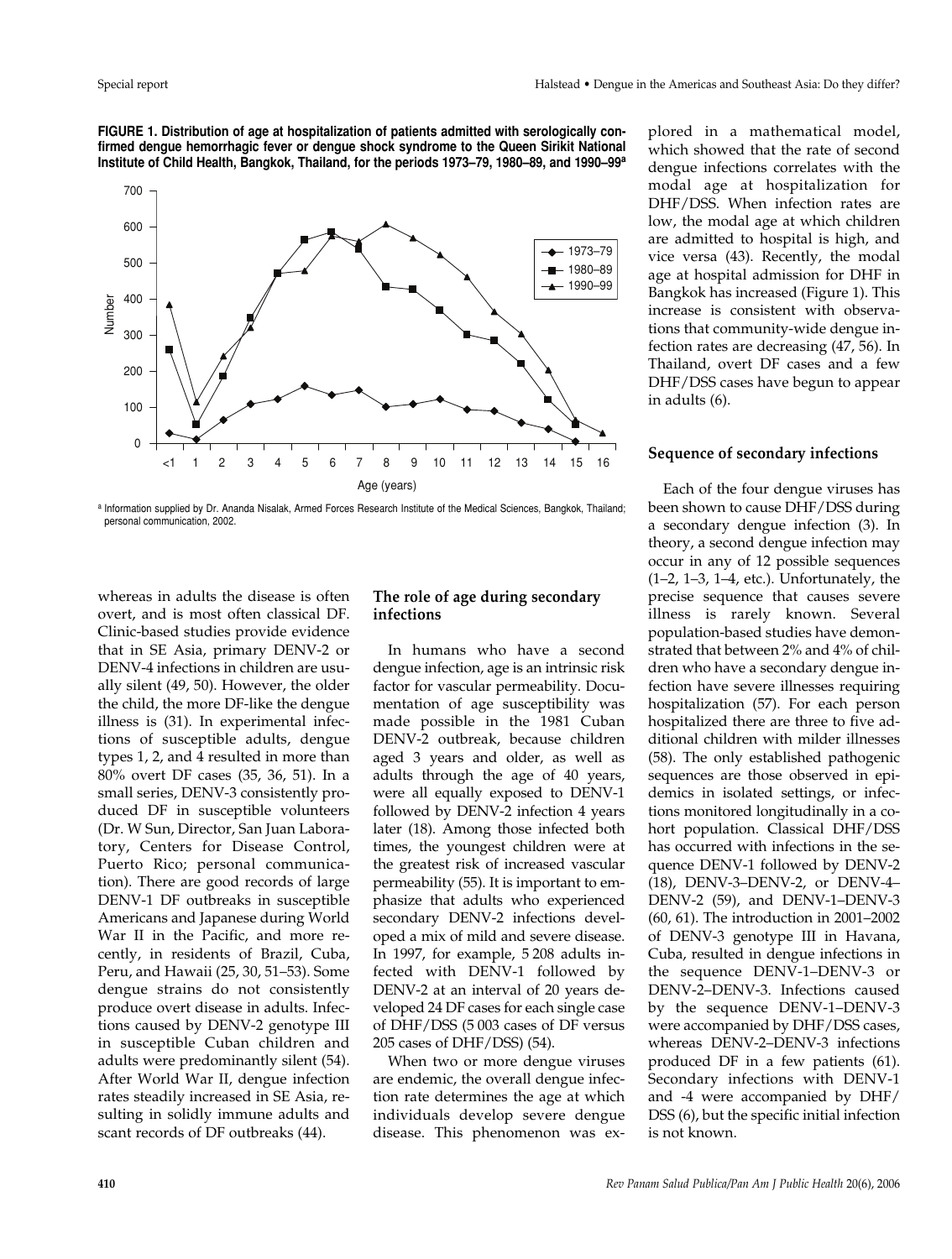Some infection sequences have not resulted in DHF/DSS. After 1977, DENV-1 was transmitted among persons immune to DENV-2 and -3 without producing DHF/DSS. In another instance, in the Americas from 1963 to 1977, many persons must have been infected in the sequence DENV-2– DENV-3 genotype V, but without developing DHF/DSS.

#### **Dengue virus virulence**

Different strains of the same virus appear to vary in their ability to cause either DF or inapparent infections. To describe the association of disease during infection with a microorganism, the term "pathogenicity" is often used. Differences in viral pathogenicity are illustrated by responses to DENV-2 infections in susceptible adults. For example, Sabin and Schlesinger observed overt DF in susceptible volunteers infected with DENV-2 New Guinea C virus, as did physicians in Singapore during an outbreak of a DENV-2 cosmopolitan genotype (51, 62, 63). In contrast, no disease accompanied primary infections with DENV-2 genotype III strains in the 1997 Cuban outbreak (54). This latter strain might be referred to as nonpathogenic.

An explanation frequently given for the occurrence of DHF/DSS is that the infecting virus is "virulent" whereas viruses that cause only DF are "nonvirulent." Virulence is best understood as a quantitative outcome of infection, an expression of the ratio of disease to total infections. For example, rabies is a classical virulent virus: nearly all infections result in death. The closer this ratio is to 1, the more virulent the virus. The American genotype DENV-2 is said to be "nonvirulent" (64), on the basis of laboratory observations that the ability of this virus to grow in cell cultures and mosquitoes was reduced. From these observations it has been predicted that in nature, this virus will be poorly transmitted by mosquitoes, and the disease in humans will be mild (65–67). However, these predictions

are not consistent with epidemiological observations. In 1995, a large epidemic of American genotype DENV-2 occurred in the Amazonian city of Iquitos, Peru (30). This virus was very likely transported up the Amazon River to Peru, a process probably accompanied by silent infections. This implies efficient transmission of this virus between humans and mosquitoes, and efficient transmission by geographically dispersed and genetically distinct populations of *A. aegypti*.

There are no ground rules for defining virulence in the two-infection context, because host susceptibility may be modified by a previous dengue infection. An alternative explanation for the failure of the American genotype DENV-2 to cause DHF is the observed cross-neutralization of this virus by DENV-1 antibodies. A very large proportion of human anti-DENV-1 sera from Iquitos residents significantly neutralized American genotype DENV-2 viruses (30, 68). It is possible that these cross-neutralizing antibodies, although not able to prevent DENV-2 infection, may decrease the severity of secondary infections and thus prevent DHF/DSS (see below).

# **The protective effect of heterotypic dengue immunity**

Sabin was the first to demonstrate in human volunteers that heterotypic immunity can prevent disease by a different dengue virus. This was observed when DENV-2 was given at an interval of less than 3 months after DENV-1 (51). Heterotypic neutralizing antibodies raised after a first dengue infection correlated with reduced disease severity during a second DENV-2 infection (69). In fact, high levels of heterotypic neutralizing antibodies rendered secondary DENV-2 infections largely inapparent. In 1990, DENV-1 became endemic in Iquitos, Peru. In 1995, a large proportion of the population was infected by American genotype DENV-2; most infections were silent. In a sizable study, sera from individuals infected only

with DENV-1 significantly neutralized American genotype DENV-2 viruses but not SE Asia genotypes (68). Additional evidence of the same phenomenon was observed in DENV-1 immune *Aotus* monkeys, which were protected from viremia with American genotype DENV-2 but not with an Asian genotype III DENV-2 virus (70).

# **Disease enhancement by passivelyacquired dengue antibodies**

A unique observation in human medicine is that infants born to dengue-immune mothers in SE Asia regularly develop classical DHF/DSS during their very first dengue infection (71, 72). It is known that the mothers of these infants had multiple previous dengue infections, and that  $IgG_1$ dengue antibodies are transferred via the placenta to the infant (73). This is an extremely important observation because it provides a unitary explanation for severe dengue disease, i.e., enhanced dengue viral infections of mononuclear phagocytes by exposure to infectious dengue virus-antibody complexes. This phenomenon is regularly demonstrated in vitro, and has been reproduced in rhesus monkeys (macaques) during second dengue infections, and in animals infected after receiving dengue antibodies passively, in vivo (74, 75). Hospital series in all large countries of SE Asia document 5% of total DHF/DSS cases to occur in infants with primary dengue infections (56). The clinical course, cytokine profile, and treatment requirements of DHF/DSS in infants are identical to those in children who acquire the disease during second dengue infections (76–78).

This clinical phenomenon has also been reported in Nicaragua, where typical cases in infants were observed with the same epidemiological profile as in SE Asia (32). The endemicity of multiple dengue viruses in many countries implies that this clinical group should be observed frequently, but in fact, infant DHF/DSS is not widely recognized in the Americas.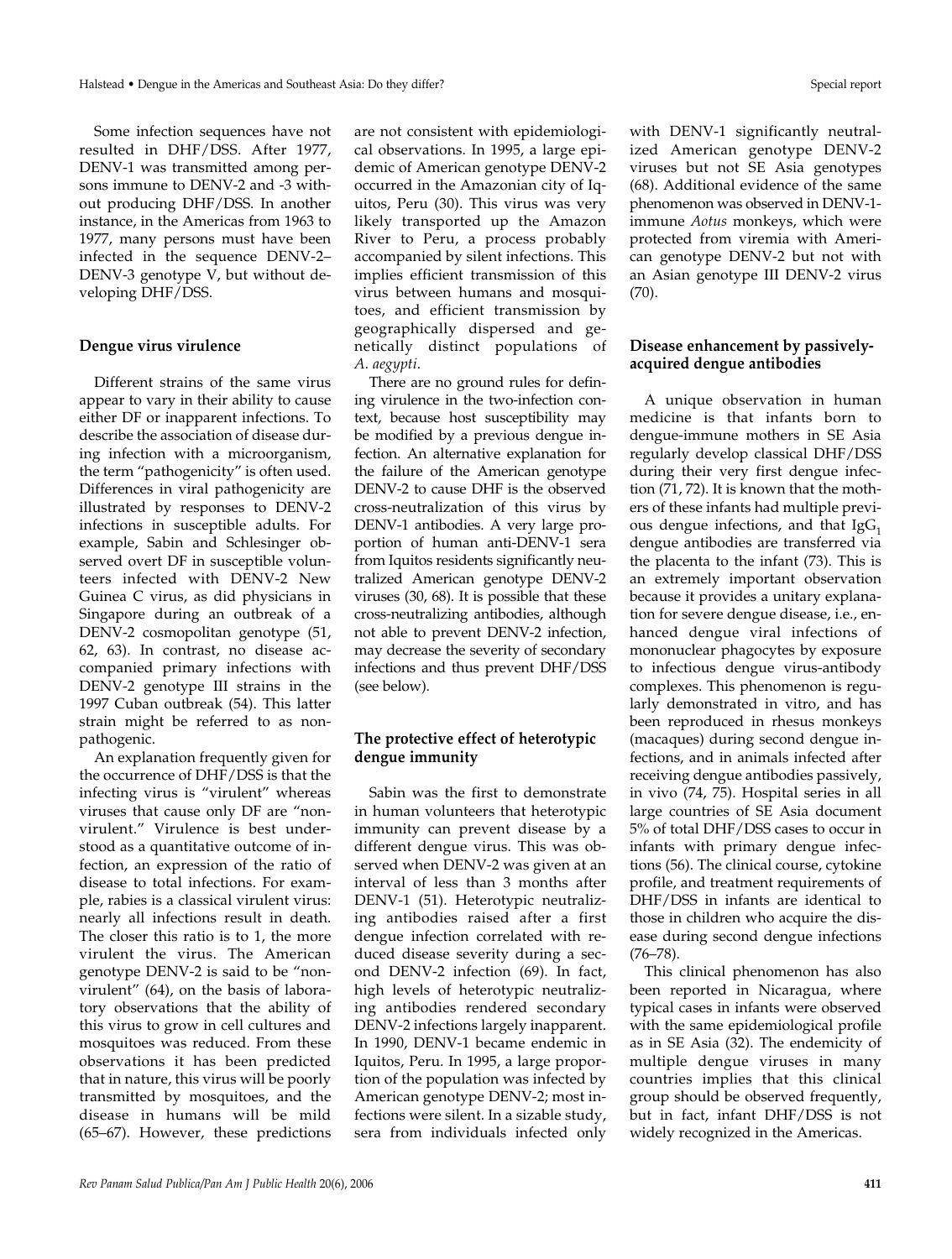# **Ethnicity and severe secondary dengue infections**

Observations on dengue epidemiology in the Americas and in Africa suggest the possibility that the outcome of dengue infection is under host genetic control. During the DHF/DSS epidemics of 1981, 1997, and 2001–2 in Cuba, the hospitalization rates for blacks was consistently lower than those for whites (18, 54, 79). However, dengue infection rates of whites and blacks were the same (18). In Haiti, a country in which all four dengue viruses of the Asian genotypes are transmitted at high rates, DHF/DSS in children was predicted to occur but was not observed (80). The major DF outbreaks reported throughout the Caribbean islands over the past several decades have not been reported from Haiti, while during the same period DF was documented in visitors (81). These observations support the existence of one or more dengue resistance genes in black populations.

# **DISCUSSION**

# **Why is the epidemiology of dengue in the Americas so heterogenous?**

The most glaring heterogeneities in the Americas are seen between the DHF/DSS epidemics in Cuba in 1981, 1997, and 2001–2. Each seems to be based upon the same historical accident in 1977, when DENV-1 infected a largely susceptible population in Cuba. The population was susceptible because DENV-2 genotype V and DENV-3 genotype V viruses failed to enter Cuba during the decades of the 1950s to the 1970s. Outside Cuba, in other Caribbean islands, and in Central America and northern South America, the prevalence of antibodies to DENV-2 and -3 viruses was probably quite high. Evidence of this was demonstrated by the lower number of mutations accumulated by DENV-2 compared to DENV-4 viruses, both introduced in 1981 (82). This observation suggests that DENV-4 was transmitted at a significantly higher rate

than DENV-2, the spread of which was retarded by high levels of preexisting immunity to DENV-2. A possible explanation for why DHF/DSS did not immediately occur when DENV-2 infections spread outside Cuba is that only a small fraction of Caribbean Basin residents were monotypically immune to DENV-1. Infection with two or more dengue viruses greatly reduces the risk of DHF (57). Unfortunately, the seroepidemiological studies that might have documented this phenomenon were never conducted. Undoubtedly, infections in sequences such as DENV-1– DENV-2 have occurred since the 1970s in the Americas, as evidenced by the hospitalization of children for DHF/DSS in urban areas of Central America, Venezuela, and Colombia. Severe disease accompanies secondary DENV-4 infections in SE Asia, but the precise sequences involved are not known. The relative absence of severe secondary DENV-4 disease in the Americas remains unexplained.

#### **Why does the predominant clinical disease expression in the Americas differ from that in Southeast Asia?**

One reason for the lower rates of DHF/DSS in the Americas compared to SE Asia may be the failure of clinicians in the Americas to collect sufficient data to fulfill the requirements for the WHO case definition (83). It has been noted that patients with dengue infections may not have platelet counts below 100 000/mm3, and acute-phase hematocrit values do not always demonstrate 20% hypovolemia. A frequent problem is that convalescent hematocrit values required to estimate the degree of hemoconcentration are often not available to compare with acute-phase values. Differences in laboratory test methods and the frequency of test performance may account for many of the reported difficulties.

It is also possible that children in Central America, Venezuela, and Colombia may not experience as severe vascular permeability during secondary dengue infections as children in SE Asia. Evidence suggesting this possibility can be found in the consistently low case fatality rates in American countries reporting DHF (Table 1) (31, 33). Because severe dengue is relatively new to parents and physicians in the Americas, high case fatality rates might have been expected based upon experiences in SE Asia.

Patients who are in dengue shock are in danger of dying if critical care is delayed. Resuscitation is often delayed if patients must be transported long distances to a hospital, or if the signs and symptoms of pre-shock are not recognized early by family members or physicians (84). In the 1960s, case fatality rates in Thailand and Viet Nam were 10% or higher. Both countries mounted intensive national programs to educate parents to seek early medical attention for their febrile children, and to make health system improvements in triage, implementation of vigorous early care, and avoidance of overhydration of patients with DHF/ DSS (85). In Asia, improved case management is due at least in part to the stationing of hematocrit centrifuges on critical care wards so that intravenous infusion rates can be regulated by ward nurses on the basis of serial microhematocrit determinations (86). Due to system-wide changes in many SE Asian countries, case fatality rates have fallen steadily since the 1980s (11, 85).

There are no viral or immunological mechanisms that can be invoked to satisfactorily explain the absence of major outbreaks of DHF/DSS in Brazil. Such an outbreak should have occurred when DENV-2 genotype III viruses were introduced in 1990, four years after a large DENV-1 epidemic. Large DHF/DSS outbreaks should have occurred again when DENV-3 was introduced into a population in which persons with monotypic DENV-1 immunity might still have been found. Infection with DENV-1 followed by DENV-2 viruses, known to have circulated in Brazil at a fouryear interval, exactly reproduced the conditions that led to DHF/DSS in Cuba. The absence of major epidemics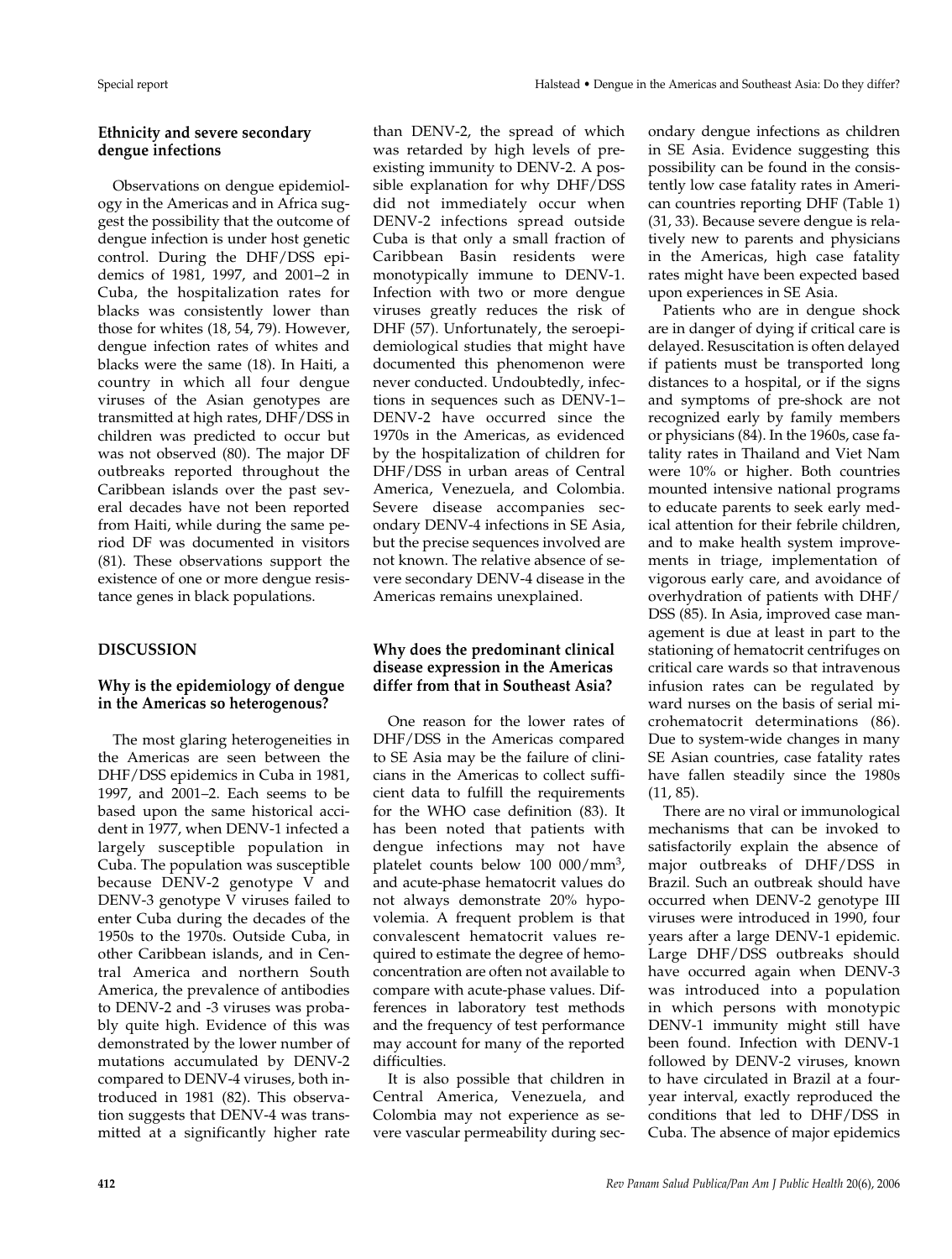of DHF/DSS seems likely to be related to a high prevalence of dengue resistance genes in Brazil. The possibility of dengue resistance genes occurring in black populations has been predicted based upon observations made in Cuba and Haiti (54, 80). Human genetic resistance to severe dengue may operate to reduce the severity of disease arising from second dengue infections elsewhere in the Caribbean and along the northern coast of South America. Black populations are not conspicuously large in urban areas of Central America, or in central Colombia and Venezuela, where DHF/ DSS is reported.

Virtually nothing is known about dengue resistance gene(s) in Africans. Is the gene dominant or recessive? Is it equally distributed in different African genetic groupings? Are the manifestations of DF suppressed by this gene, or does the gene selectively dampen dengue vasculopathy? The latter notion is an interesting possibility, because the origin of this gene may be resistance to yellow fever. The yellow fever virus is enzootic in Africa, and is transmitted to humans from infected subhuman primates (several members of the genus *Stegomyia*), and between humans after the virus has entered the urban *A. aegypti* cycle. Primary infection with yellow fever virus results in a disease that is remarkably similar to DHF/DSS, although with greater involvement of the liver (87). Yellow fever severity is not enhanced by previous heterotypic flavivirus infection.

To answer some of the questions raised in this paper there is an urgent need for accelerated research in dengue, particularly to understand infections in open populations. Prospective cohort studies and seroepidemiological methods are likely to shed light on the heterogeneity of dengue in populations living in the Western and Eastern hemispheres.

- 
- 1. Pan American Health Organization. Number of reported cases of dengue and dengue hemorrhagic fever, region of the Americas. Washington, D.C.: PAHO; 2001–2005. Available from: http://www.paho.org.english/ ad/dpc/cd/dengue-cases. Accessed 10 December 2006.
- 2. World Health Organization, Southeast Asia Regional Office. Number of reported dengue cases of DF/DHF in SEAR countries, 1985– 2005. New Delhi: SEARO; 1996–2000. Available from: http://www.searo.who.int/link file/dengue\_Tb/1\_SEARO\_Countrywise\_ dengue\_cases. Accessed 10 December 2006
- 3. United States of America, Central Intelligence Agency. World fact book. Available from: http://www.cia.gov/cia/publications/ factbook. Accessed 18 October 2006.
- 4. Nimmannitya S, Halstead SB, Cohen S, Margiotta MR. Dengue and chikungunya virus infection in man in Thailand, 1962–1964. I. Observations on hospitalized patients with hemorrhagic fever. Am J Trop Med Hyg. 1969;18(6):954–71.
- 5. Cohen SN, Halstead SB. Shock associated with dengue infection. I. Clinical and physiologic manifestations of dengue hemorrhagic fever in Thailand, 1964. J Pediatr. 1966;68: 448–56.
- 6. Nisalak A, Endy TP, Nimmannitya S, Kalayanarooj K, Thisyakorn U, Scott RM, et al. Serotype-specific dengue virus circulation and dengue disease in Bangkok, Thailand from 1973 to 1999. Am J Trop Med Hyg. 2003;68:191–202.
- 7. Wills BA, Dung NM, Loan HT, Tam DTH, Thuy TTN, Minh LTT, et al. Comparison of three fluid solutions for resuscitation in dengue shock syndrome. New Eng J Med. 2005;353:877–89.

8. Halstead SB. Dengue haemorrhagic fever—a public health problem and a field for research. Bull World Health Organ. 1980;58(1):1–21.

**REFERENCES**

- 9. Halstead SB. Global epidemiology of dengue hemorrhagic fever. Southeast Asian J Trop Med Public Health. 1990;21:636–41.
- 10. Halstead SB. Global epidemiology of dengue: Health systems in disarray. Trop Med. 1993;35:137–46.
- 11. Halstead SB. Epidemiology of dengue and dengue hemorrhagic fever. In: Gubler DJ, Kuno, G., eds. Dengue and dengue hemorrhagic fever. Wallingford: CAB; 1997. Pp. 23–44.
- 12. Kouri G, Guzman MG, Bravo J. Hemorrhagic dengue in Cuba: history of an epidemic. Bull Pan Am Health Organ. 1986;20:24–30.
- 13. Siqueira JBJ, Turchi Martelli CM, Evalim Coelho G, da Rocha Simplicio AC, Hatch DL. Dengue and dengue hemorrhagic fever, Brazil, 1981–2002. Emerg Infect Dis. 2005;11: 48–53.
- 14. Neto RJP, Lima DM, de Paula SO, Lima CM, Rocco IM, Fonseca BAL. Molecular epidemiology of type 1 and 2 dengue viruses in Brazil from 1988 to 2001. Braz J Med Biol Res. 2005;38:843–52.
- 15. Strode GK, ed. Yellow fever. New York: Mc-Graw-Hill Book Company; 1951.
- 16. Anderson CR, Downs WG. Isolation of dengue virus from a human being in Trinidad. Science. 1956;124:224–5.
- 17. Theiler M, Downs WG. The arthropod-borne viruses of vertebrates. New Haven, London: Yale University Press; 1973.
- 18. Guzman MG, Kouri GP, Bravo J, Soler M, Vazquez S, Morier L. Dengue hemorrhagic fever in Cuba, 1981: a retrospective seroepidemiologic study. Am J Trop Med Hyg. 1990;42:179–84.
- 19. Rosen L. Observations on the epidemiology of dengue in Panama. Am J Hyg. 1958;68: 45–58.
- 20. Likosky WH, Calisher CH, Michelson AL, Correa-Coronas R, Henderson BE, Feldman RA. An epidemiologic study of dengue type 2 in Puerto Rico, 1969. Am J Epidemiol. 1973;97(4): 264–75.
- 21. Neff JM, Morris L, Gonzalez-Alcover R, Coleman PH, Lyss SB, Negron H. Dengue fever in a Puerto Rican community. Am J Epidemiol. 1967;86:162–84.
- 22. Lopez-Correa RH, Moore CG, Sather GE, Morens DM, Chiriboga J, Banegura F, et al. The 1977 dengue epidemic in Puerto Rico: epidemiological and clinical observations. In: Pan American Health Organization. Dengue in the Caribbean. Washington, D.C.: PAHO, 1979. Pp. 60–7.
- 23. Groot H, Morales A, Romero M, Vidales H, Donaldson CL, Marquez G, et al. Recent outbreaks of dengue in Colombia. In: PAHO, ed. Dengue in the Caribbean, 1977. Washington D.C.: Pan American Health Organization, 1979. Pp. 31–9.
- 24. Llopis A, Travieso R, Addimandi V. Dengue in Venezuela. In: Pan American Health Organization. Dengue in the Caribbean, 1977. Washington, D.C.: PAHO, 1979. Pp. 83–6.
- 25. Pan American Health Organization. Dengue in the Caribbean, 1977. Washington, D.C.: PAHO; 1978.
- 26. Gubler DJ. Dengue and dengue hemorrhagic fever: its history and resurgence as a global public health problem. In: Gubler DJ, Kuno G, eds. Dengue and dengue hemorrhagic fever. New York: CAB International; 1997. Pp. 1–22.
- 27. Nogueira RM, Schatzmayr HG, Miagostovich MP, Farias MF, Farias Filho JD. Virological study of a dengue type 1 epidemic at Rio de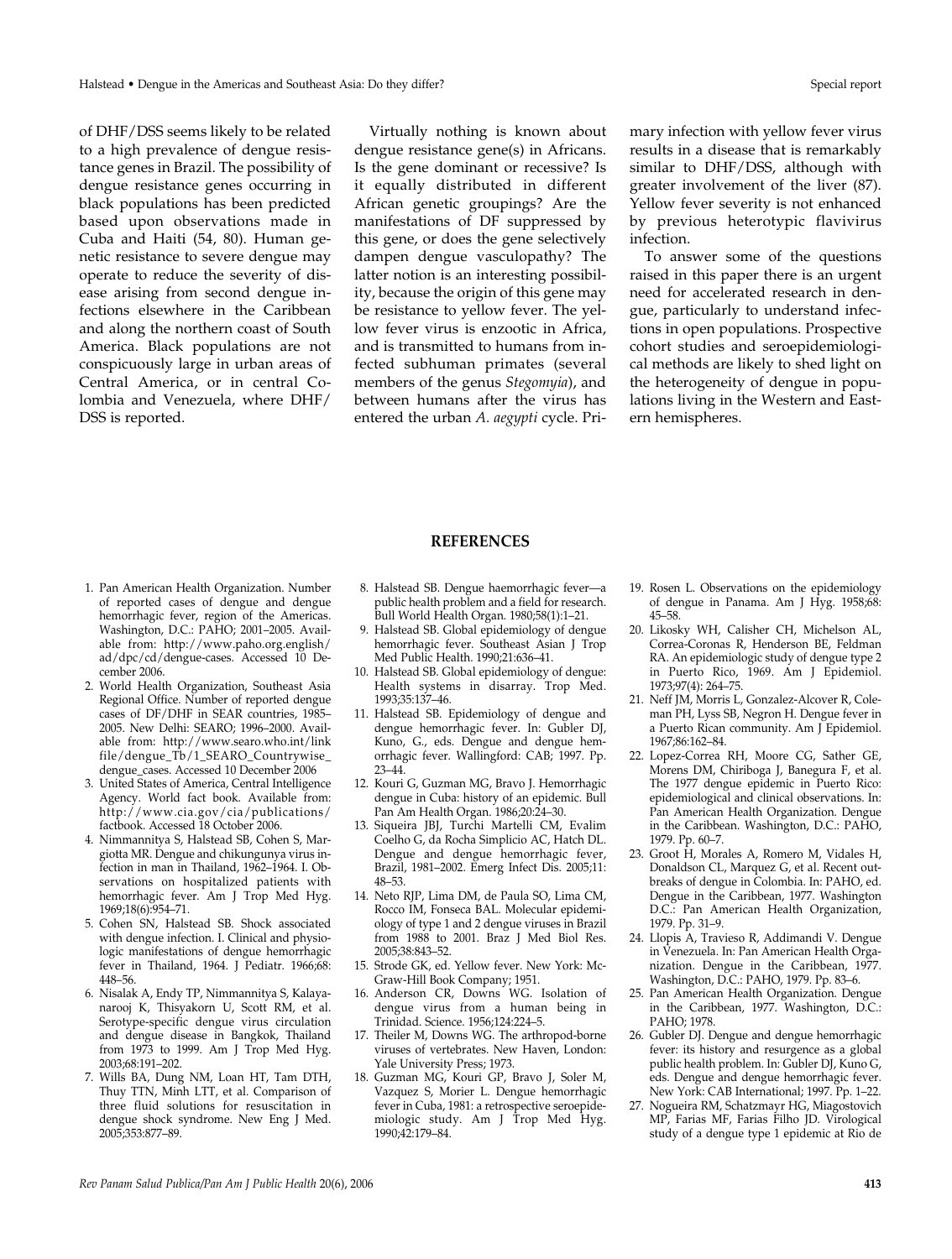Janeiro. Mem Inst Oswaldo Cruz. 1989;83: 219–25.

- 28. Nogueira RM, Miagostovich MP, Schatzmayr HG, Moraes GC, Cardoso MA, Ferreira J, et al. Dengue type 2 outbreak in the south of the state of Bahia, Brazil: laboratorial and epidemiological studies. Rev Inst Med Trop Sao Paulo. 1995;37(6):507–10.
- 29. Nogueira RM, Schatzmayr HG, de Filippis AM, dos Santos FB, da Cunha RV, Coelho JO, et al. Dengue virus type 3 in Brazil, 2002. Emerg Infect Dis. 2005;11:1376–81.
- 30. Watts DM, Porter KR, Putvatana P, Vasquez B, Calampa C, Hayes CG, et al. Failure of secondary infection with American genotype dengue 2 to cause dengue haemorrhagic fever. Lancet. 1999;354(9188):1431–4.
- 31. Mendez A, Gonzalez G. [Dengue haemorrhagic fever in children: ten years of clinical experience]. Biomedica. 2003;23:180–93.
- 32. Hammond SN, Balmaseda A, Perez L, Tellez Y, Saborio SI, Mercado JC, et al. Differences in dengue severity in infants, children, and adults in a 3-year hospital-based study in Nicaragua. Am J Trop Med Hyg. 2005;73: 1063–70.
- 33. Balmaseda A, Hammond SN, Perez L, Tellez Y, Saborio SI, Mercado C, et al. Serotype-specific differences in clinical manifestations of dengue. Am J Trop Med Hyg. 2006;74: 449–56.
- 34. Larru Martinez B, Quiroz E, Bellon JM, Esquivel R, Nieto Guevara J, Saez-Llorens X. Dengue pediátrico en Panama. An Pediatr (Barc). 2006;64:517–22.
- 35. Siler JF, Hall MW, Hitchens AP. Dengue: its history, epidemiology, mechanism of transmission, etiology, clinical manifestations, immunity, and prevention. Philipp J Sci. 1926;29:1–304.
- 36. Simmons JS, St. John JH, Reynolds FHK. Experimental studies of dengue. Philipp J Sci. 1931;44(1-2):1–252.
- 37. Halstead SB. Etiologies of the experimental dengues of Siler and Simmons. Am J Trop Med Hyg. 1974;23(5):974–82.
- 38. Halstead SB. Dengue and hemorrhagic fevers of Southeast Asia. Yale J Biol Med. 1965;37: 434–54.
- 39. Halstead SB, Yamarat C. Recent epidemics of hemorrhagic fever in Thailand. Observations related to pathogenesis of a "new" dengue disease. J Am Pub Health Assoc. 1965;55(9): 1386–95.
- 40. Quintos FN, Lim LE, Juliano L, Reyes A, Lacson P. Hemorrhagic fever observed among children in the Philippines. Philippin J Pediatr. 1954;3:1–19.
- 41. Hammon WM, Rudnick A, Sather GE. Viruses associated with epidemic hemorrhagic fevers of the Philippines and Thailand. Science. 1960;131:1102–3.
- 42. Halstead SB, Scanlon J, Umpaivit P, Udomsakdi S. Dengue and chikungunya virus infection in man in Thailand, 1962–1964 : IV. Epidemiologic studies in the Bangkok metropolitan area. Am J Trop Med Hyg. 1969;18(6): 997–1021.
- 43. Fischer DB, Halstead SB. Observations related to pathogenesis of dengue hemorrhagic fever. V. Examination of age specific sequential infection rates using a mathematical model. Yale J Biol Med. 1970;42:329–49.
- 44. Halstead SB. Immunological parameters of Togavirus disease syndromes. In: Schlesinger RW, ed. The togaviruses, biology, structure, replication. New York: Academic Press; 1980. Pp. 107–73.
- 45. Ooi EE, Hart TJ, Tan HC, Chan SH. Dengue seroepidemiology in Singapore. Lancet. 2001;357(9257):685–6.
- 46. Ooi EE, Goh KT, Gubler DJ. Dengue prevention and 35 years of vector control in Singapore. Emerg Infect Dis. 2006;12:887–93.
- Halstead SB. Dengue in the health transition. Kaohsiung J Med Sci. 1994;10(Suppl):S2–14.
- 48. Ooi EE, Goh KT, Chee Wang DN. Effect of increasing age on the trend of dengue and dengue hemorrhagic fever in Singapore. Int J Infect Dis. 2003;7:231–2.
- 49. Vaughn DW, Green S, Kalayanarooj S, Innis BL, Nimmannitya S, Suntayakorn S, et al. Dengue viremia titer, antibody response pattern, and virus serotype correlate with disease severity. J Infect Dis. 2000;181(1):2–9.
- 50. Buchy P, Vo VL, Trinh TX, Glaziou P, Le TT, Le VL, et al. Secondary dengue virus type 4 infections in Vietnam. Southeast Asian J Trop Med Public Health. 2005;36:178–85.
- 51. Sabin AB. Research on dengue during World War II. Am J Trop Med Hyg. 1952;1:30–50.
- 52. Hotta S. Dengue epidemics in Japan, 1942–1945. J Trop Med Hyg. 1953;56:83–9.
- 53. Schatzmayr HG. Dengue situation in Brazil by year 2000. Mem Inst Oswaldo Cruz. 2000; 95(Suppl 1):179–81.
- 54. Guzman MG, Kouri G, Valdes L, Bravo J, Alvarez M, Vazquez S, et al. Epidemiologic studies on dengue in Santiago de Cuba, 1997. Am J Epidemiol. 2000;152(9):793–9.
- 55. Guzman MG, Kouri G, Bravo J, Valdes L, Vazquez S, Halstead SB. Effect of age on outcome of secondary dengue 2 infections. Int J Infect Dis. 2002;6:118–24.
- 56. Halstead SB, Lan NT, Myint TT, Shwe TN, Nisalak A, Soegijanto S, et al. Infant dengue hemorrhagic fever: research opportunities ignored. Emerg Infect Dis. 2002;12:1474–9.
- 57. Halstead SB. Neutralization and antibodydependent enhancement of dengue viruses. In: Chambers TJ, Monath, TP, eds. The flaviviruses: pathogenesis and immunity. New York: Elsevier Academic Press; 2003. Pp. 422–67.
- 58. Endy TP, Chunsittiwat S, Nisalak A, Libraty D, Green S, Rothman A, et al. Epidemiology of inapparent and symptomatic acute dengue virus infection: a prospective study of primary school children in Kamphaeng Phet, Thailand. Am J Epidemiol. 2002;156:40–51.
- 59. Sangkawibha N, Rojanasuphot S, Ahandrik S, Viriyapongse S, Jatanasen S, Salitul V, et al. Risk factors in dengue shock syndrome: a prospective epidemiologic study in Rayong, Thailand. I. The 1980 outbreak. Am J Epidemiol. 1984;120:653–69.
- 60. Endy TP, Nisalak A, Chunsuttiwat S, Vaughn DW, Green S, Ennis FA, et al. The relationship of pre-existing dengue virus neutralizing antibody levels to viremia and disease severity in a prospective cohort study of dengue in Thailand. J Infect Dis. 2004;189:990–1000.
- 61. Alvarez M, Rodriguez-Roche R, Bernardo L, Vasquez S, Morier L, Gonzalez D, et al. Dengue hemorrhagic fever caused by sequen-

tial dengue 1–3 infections at a long interval: Havana epidemic, 2001–2002. Am J Trop Med Hyg. 2006; 75: 1113–7.

- 62. Schlesinger RW, Gordon I, Frankel JW, Winter JW, Patterson PR, Dorrance WR. Clinical and serologic response of man to immunization with attenuated dengue and yellow fever viruses. J Immunol. 1956;77(5):352–64.
- Seet RCS, Ooi E, Wong HB, Paton NI. An outbreak of primary dengue infection among migrant Chinese workers in Singapore characterized by prominent gastrointestinal symptoms and a high proportion of symptomatic cases. J Clin Virol. 2005;33:336–40.
- 64. Rico-Hesse R, Harrison LM, Salas RA, Tovar D, Nisalak A, Ramos C, et al. Origins of dengue type 2 viruses associated with increased pathogenicity in the Americas. Virology. 1997;230:244–51.
- 65. Pryor MJ, Carr JM, Hocking H, Davidson AD, Li PX, Wright PJ. Replication of dengue virus type 2 in human monocyte-derived macrophages: comparisons of isolates and recombinant viruses with substitutions at amino acid 390 in the envelope glycoprotein. Am J Trop Med Hyg. 2001;65:427–34.
- 66. Cologna R, Rico-Hesse R. American genotype structures decrease dengue virus output from human monocytes and dendritic cells. J Virol. 2003;77:3929–38.
- 67. Cologna R, Armstrong PM, Rico-Hesse R. Selection for virulent dengue viruses occurs in humans and mosquitoes. J Virol. 2005;79: 853–9.
- 68. Kochel TJ, Watts DM, Halstead SB, Hayes CG, Espinosa A, Felices V, et al. Effect of dengue-1 antibodies on American dengue-2 viral infection and dengue haemorrhagic fever. Lancet. 2002;360:310–2.
- 69. Kliks SC, Nisalak A, Brandt WE, Wahl L, Burke DS. Antibody-dependent enhancement of dengue virus growth in human monocytes as a risk factor for dengue hemorrhagic fever. Am J Trop Med Hyg. 1989;40(4):444–51.
- 70. Kochel TJ, Watts DM, Gozalo AS, Ewing DF, Porter KH, Russell KL. Cross-serotype neutralization of dengue virus in *Aotus nancymae* monkeys. J Infect Dis. 2005;191:1000–4.
- 71. Halstead SB. Observations related to pathogenesis of dengue hemorrhagic fever. VI. Hypotheses and discussion. Yale J Biol Med. 1970;42:350–62.
- 72. Halstead SB, Nimmannitya S, Cohen SN. Observations related to pathogenesis of dengue hemorrhagic fever. IV. Relation of disease severity to antibody response and virus recovered. Yale J Biol Med. 1970;42:311–28.
- 73. Kliks SC, Nimmannitya S, Nisalak A, Burke DS. Evidence that maternal dengue antibodies are important in the development of dengue hemorrhagic fever in infants. Am J Trop Med Hyg. 1988;38(2):411–9.
- 74. Halstead SB, Chow J, Marchette NJ. Immunologic enhancement of dengue virus replication. Nature New Biol. 1973;243(122): 24–6.
- 75. Halstead SB. In vivo enhancement of dengue virus infection in Rhesus monkeys by passively transferred antibody. J Infect Dis. 1979;140(4):527–33.
- 76. Hung NT, Lei HY, Lan NT, Lin YS, Huang KJ, Lien LB, et al. Dengue hemorrhagic fever in